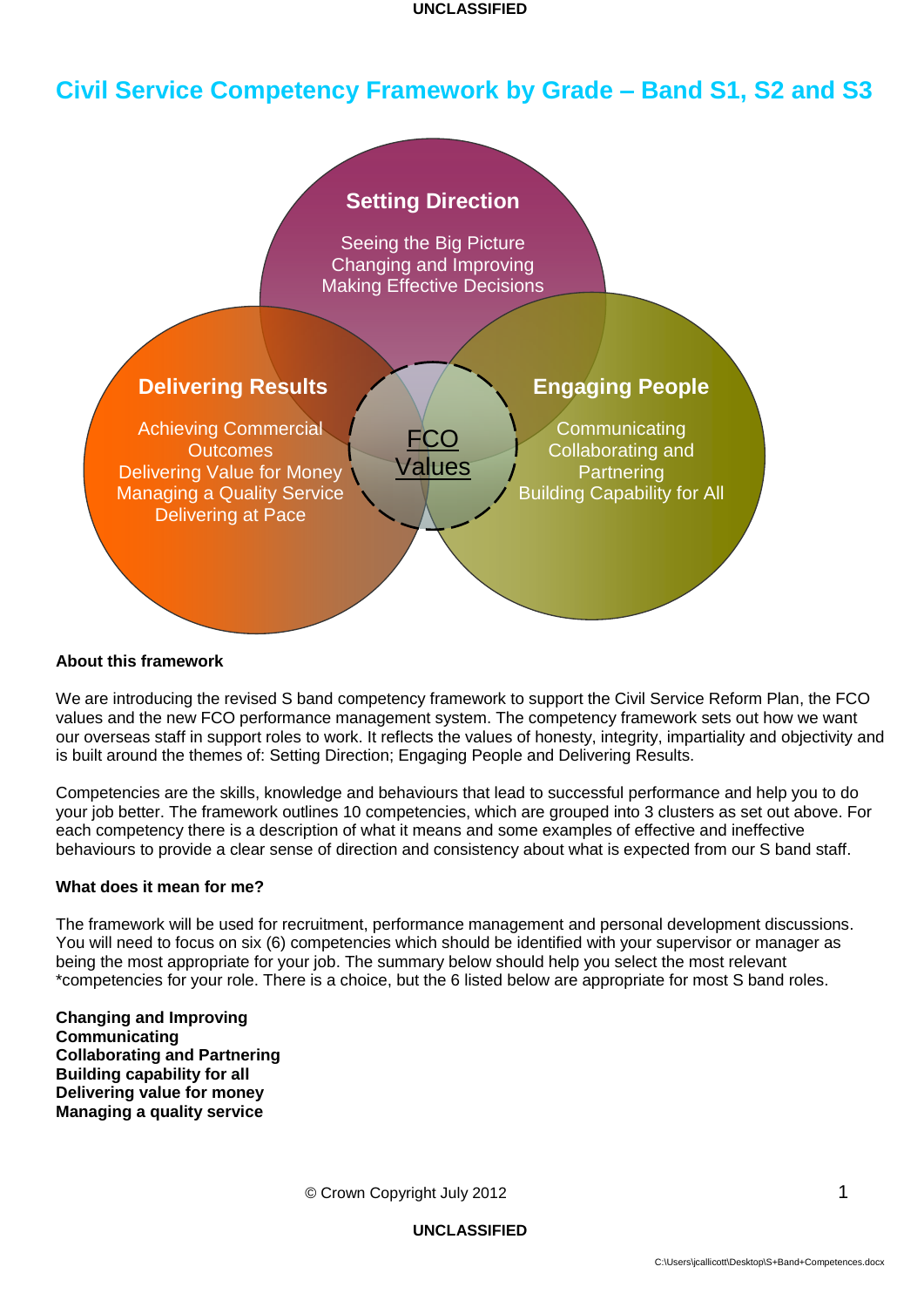# Strategic Cluster – Setting Direction

### 1. Seeing the Big Picture

Seeing the big picture is about having an understanding and knowledge of how your role fits with and supports FCO objectives and delivery of Diplomatic Excellence. For S band staff, it is about understanding how your work fits into your team and Posts delivery of objectives. For example; the Residence is a representational platform used to deliver Public Diplomacy; staff working in a Residence would play an important part in this.

### \*2. Changing and Improving

To be effective in this area you will be open to change and might suggest ideas for improvements to the way things are done in your own work. This competence may be selected for jobs where there is a lot of change to routine or where improvements need to be made. For example; Drivers being responsive to circumstances requiring different routes or using different work methods at Residences to improve standards.

### 3. Making Effective Decisions

To be effective in this area you will know when to ask for advice and make decisions about your own work using previous experience of similar situations. For S band staff, work is often similar and opportunities to demonstrate this competence may be more limited. However, some roles; for example security guards, would need to know when to make routine decisions and report or respond immediately to incidents pertaining to security situations so this competence may well be relevant to some roles.

## People Cluster - Engaging People

### \*4. Communicating

For S band staff, effectiveness in this area is about communicating well and with enthusiasm. It's about being mutually fair and respectful, using appropriate language and actions and contributing to team discussions. As most S band roles include working with others, this competence would be appropriate for all S band roles.

### \*5. Collaborating and Partnering

This is a key competence for all S band staff and supports "working with others". It's about having effective working relationships with people in your workplace. To get your job done it requires working collaboratively, sharing information and building supportive, responsive relationships with co-workers and teams.

### \*6. Building Capability for All

Effectiveness in this area is about having a focus on learning for oneself. For S band staff, it's about being open to learning; developing skills, experience and knowledge by learning from mistakes and wanting to improve performance. Most S band staff would find this competence relevant as all jobs can be improved by learning.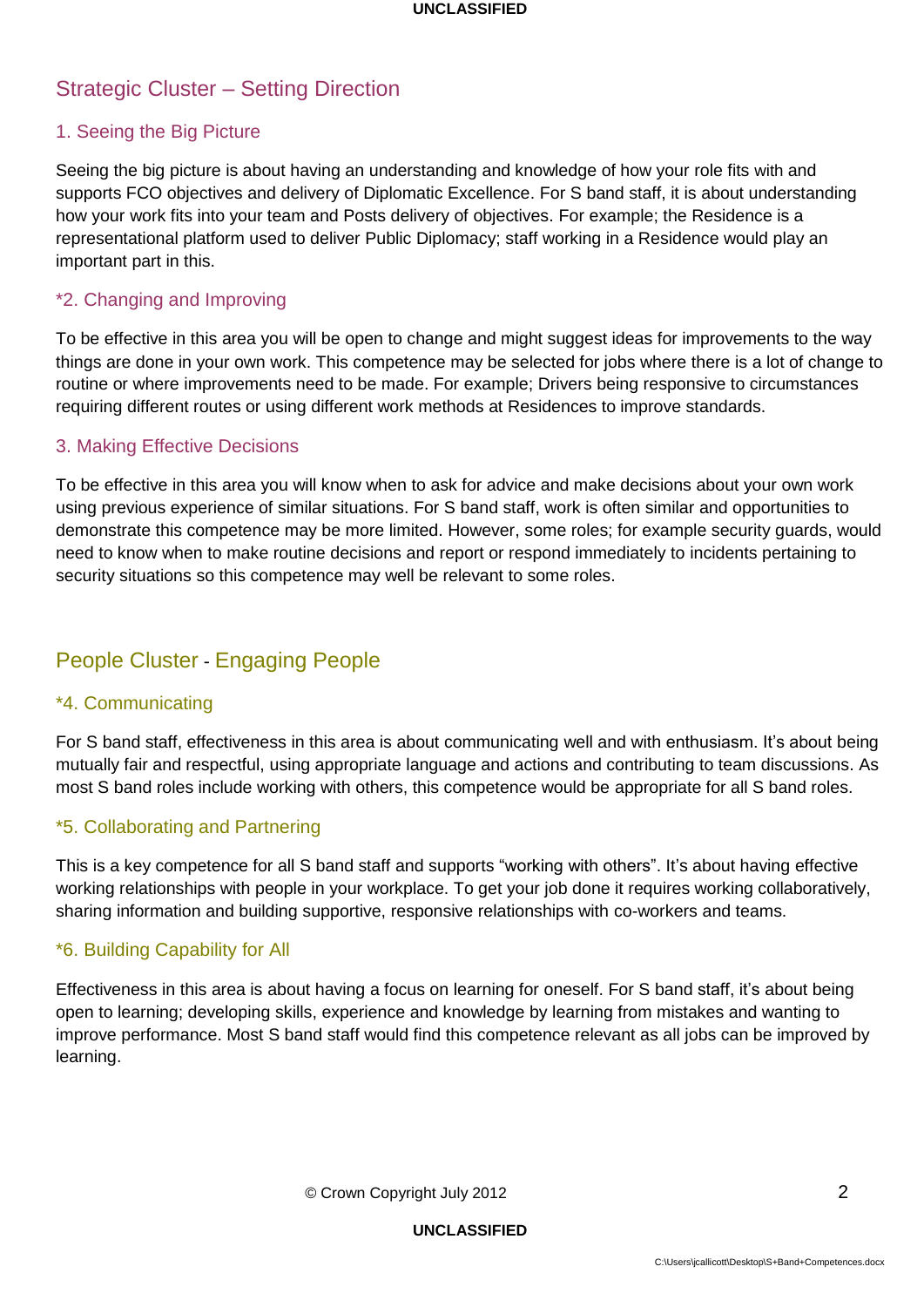# Performance Cluster - Delivering Results

## 7. Achieving Commercial Outcomes

This competence may be relevant to S band staff who may need to purchase food / items for Residences or fuel for vehicles, but as resources will generally be limited it may not always be the most appropriate competence to be selected as one of the six to assess performance against.

### \*8**.** Delivering Value for Money

Delivering results and value for money involves the efficient, effective and economic use of taxpayers' money in the delivery of your job. For S band staff, it means following procedures, being careful with resources and making sure there is no waste. This would be especially relevant to S band roles where goods are purchased.

### \*9. Managing a Quality Service

Many S band roles are support roles and demand excellent customer service. This competence is very relevant to support roles and would normally feature in the six competences selected. Effectiveness in this area is about trying to improve the quality of service, taking account of customer needs and requirements in your work area. People who are effective organise their time and activities to deliver a high quality and efficient service.

### 10. Delivering at Pace

Effectiveness in this area means focusing on delivering timely performance with energy and taking responsibility for your own actions. It's about working to agreed goals and activities and dealing well with setbacks

© Crown Copyright July 2012 3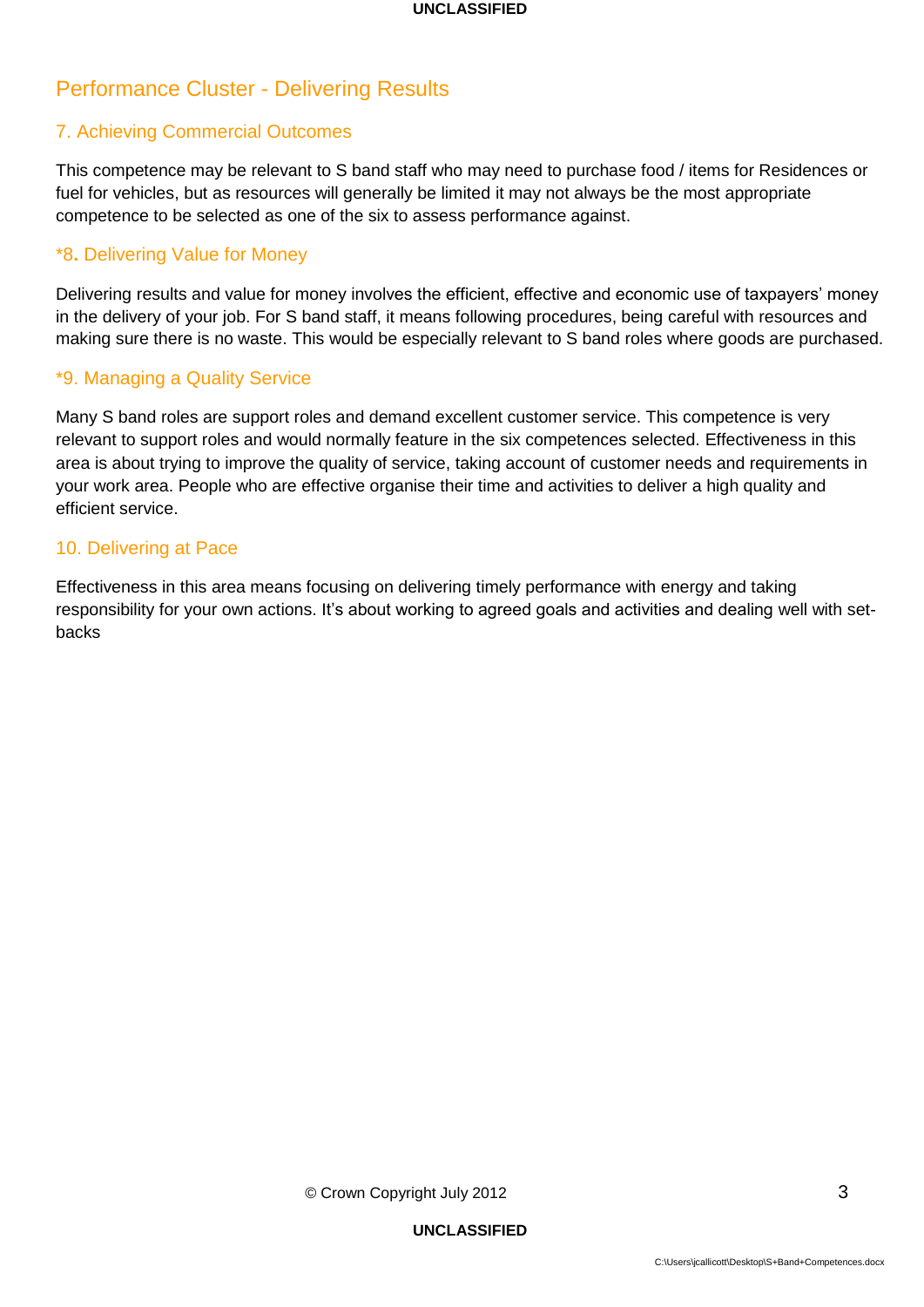# Strategic Cluster – Setting Direction

| 1. Seeing the Big Picture                                                          |                                                                                  |
|------------------------------------------------------------------------------------|----------------------------------------------------------------------------------|
| Effective Behaviour                                                                | Ineffective Behaviour                                                            |
| People who are effective are likely to                                             | People who are less effective are likely to                                      |
| Understand what is required of them in their role and how this contributes to team | Show little interest in the work of the Department, not appreciating they have a |
| and Post when required                                                             | role in delivering services and results that contribute to priority achievements |
| Consider how their own job links with and impacts on colleagues and others in the  | Work on own tasks in isolation showing little interest in the wider context and  |
| post                                                                               | relevant developments outside their immediate area                               |

| 2. Changing and Improving                                                                                                         |                                                                                                                                                                                         |
|-----------------------------------------------------------------------------------------------------------------------------------|-----------------------------------------------------------------------------------------------------------------------------------------------------------------------------------------|
| Co-operate with and be open to the possibilities of change and consider ways to<br>implement and adapt to change in own work role | Unwilling to consider how change could help in own role                                                                                                                                 |
| Be constructive in raising issues with managers about implemented changes and<br>the impact these are having on the service       | Be resistant to listening to ideas or plans for change, showing little interest in the<br>reasons for change and how they can adapt their behaviour to thrive in the new<br>environment |
| Respond effectively to emergencies and urgent priorities                                                                          | Resistant to sudden changes to usual work routine                                                                                                                                       |

| 3. Making Effective Decisions                                                                        |                                                                                       |
|------------------------------------------------------------------------------------------------------|---------------------------------------------------------------------------------------|
| Ask questions when unsure what to do                                                                 | Fail to research or use relevant information or support to carry out tasks            |
| Speak up to clarify decisions and query these constructively                                         | Miss opportunities to take part in constructive conversations about decisions<br>made |
| Think through the implications of own decisions before confirming how to<br>approach a problem/issue | Give limited consideration to the impact of their decisions                           |

© Crown Copyright July 2012 4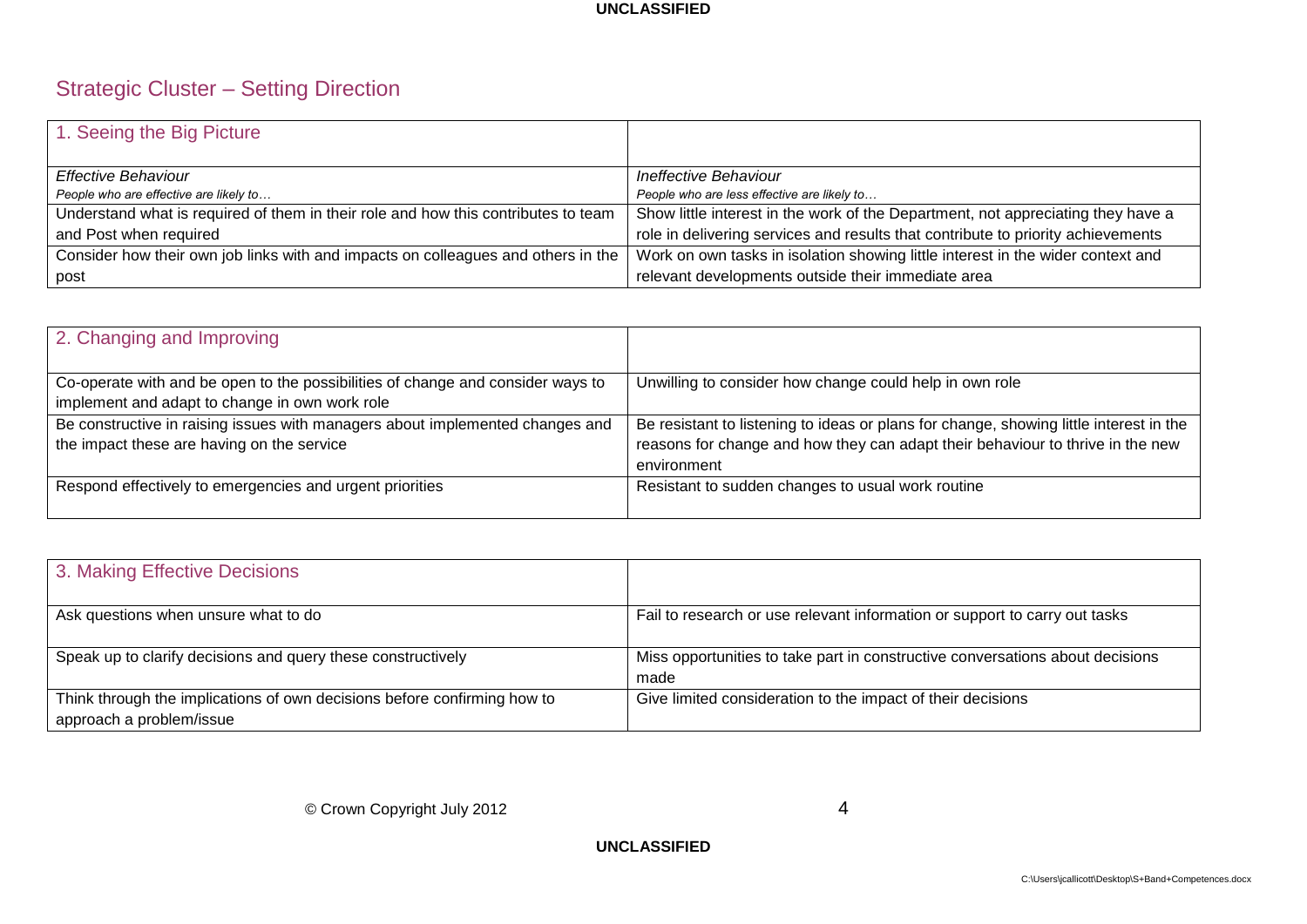# People Cluster - Engaging People

| 4. Communicating                                                            |                                                                                   |
|-----------------------------------------------------------------------------|-----------------------------------------------------------------------------------|
| Put forward their own views in a clear and constructive manner, choosing an | Miss opportunities to contribute positively to discussions about the organisation |
| appropriate communication method, e.g. email/ telephone/ face to face       | or team                                                                           |
| Act in a fair and respectful way in dealing with others                     | Show bias or a lack of respect and treat some groups more favourably than         |
|                                                                             | others                                                                            |
| Ask open questions to appreciate others' point of view                      | Withhold work information and refuse to share knowledge that would help others    |
|                                                                             | do a better job                                                                   |

| 5. Collaborating and Partnering                                                               |                                                                                                      |
|-----------------------------------------------------------------------------------------------|------------------------------------------------------------------------------------------------------|
| Proactively contribute to the work of the whole team                                          | Focus on own objectives at the expense of supporting colleagues                                      |
| Get to know fellow team members/colleagues and understand their viewpoints<br>and preferences | Is overly critical and blaming of people who have different working styles or<br>development needs   |
| Seek help when needed in order to complete own work effectively                               | Miss opportunities to generate better outcomes for the customer through<br>collaboration with others |
| Be open to taking on different roles                                                          | Assume specific, unvarying role responsibilities                                                     |
| Try to see issues from others' perspectives                                                   | Look at issues from own viewpoint only                                                               |
| Listen to the views of others and show sensitivity towards others                             | Not treat all colleagues fairly, equitably or with respect                                           |

| 6. Building Capability for All                                                  |                                                                                    |
|---------------------------------------------------------------------------------|------------------------------------------------------------------------------------|
| Recognise and take time to achieve own learning and development objectives      | Lack interest in personal development, decline all opportunities to learn e.g.     |
|                                                                                 | through attending programmes or engaging in work-place learning                    |
| Find ways to learn and personally improve in the completion of day-to-day tasks | Maintain a rigid view of daily tasks, missing opportunities to learn or to improve |
|                                                                                 | how they do things                                                                 |

© Crown Copyright July 2012 **5**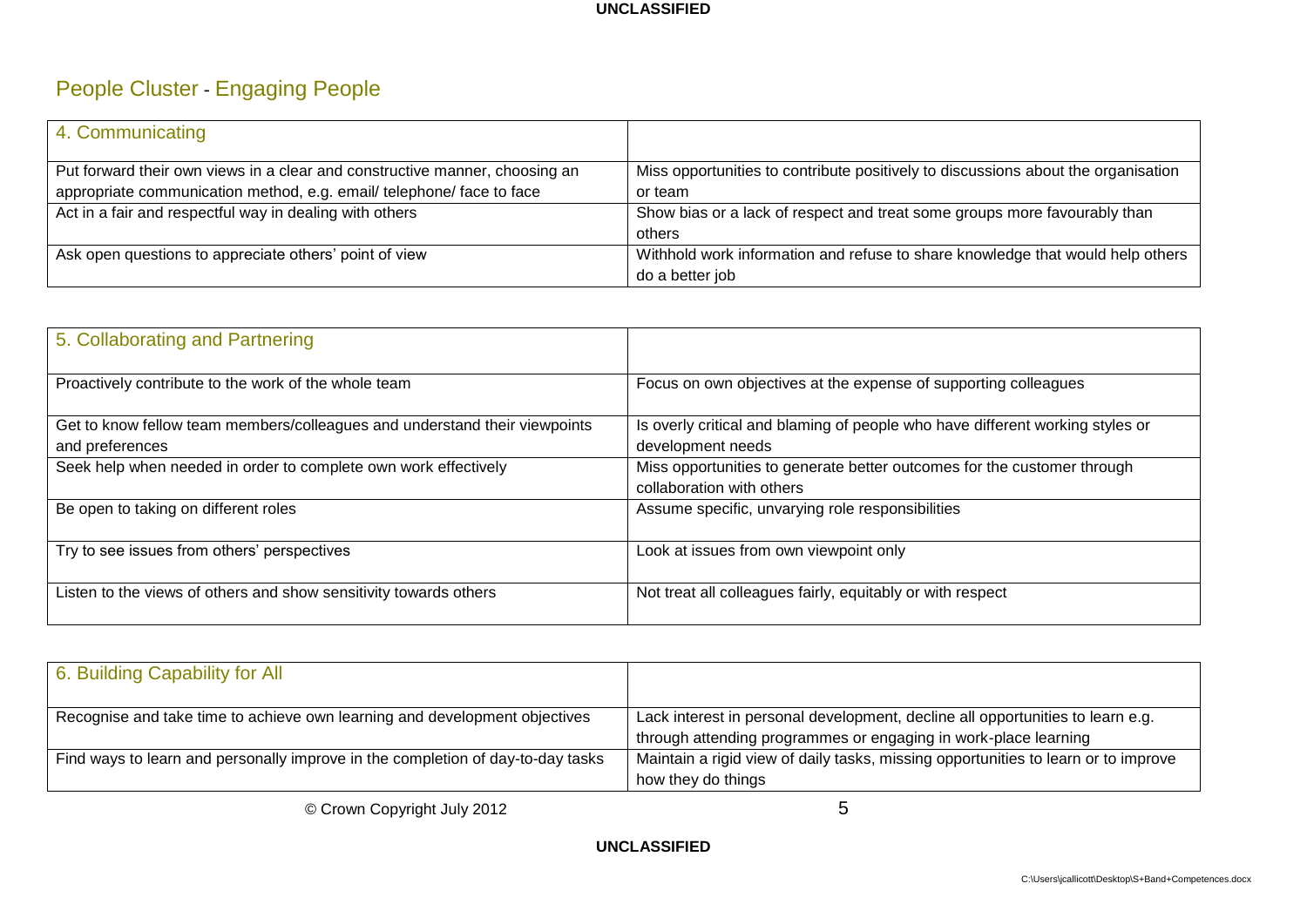| 6. Building Capability for All                                              |                                                                               |
|-----------------------------------------------------------------------------|-------------------------------------------------------------------------------|
| Improve own performance by taking on board feedback from colleagues from    | Ignore or undervalue the contributions and views of others from different     |
| different backgrounds                                                       | backgrounds                                                                   |
| React constructively to developmental feedback and make changes as a result | Do little to follow through on constructive developmental feedback, ignore or |
|                                                                             | dismiss its value                                                             |

# Performance Cluster - Delivering Results

| 7. Achieving Commercial Outcomes                          |                                                                                   |
|-----------------------------------------------------------|-----------------------------------------------------------------------------------|
| Understand the suppliers obligations to provide a service | Demonstrate little understanding of what suppliers are obliged to deliver, how or |
|                                                           | by when                                                                           |

| 8. Delivering Value for Money                                                                      |                                                                                                                           |
|----------------------------------------------------------------------------------------------------|---------------------------------------------------------------------------------------------------------------------------|
| Challenge others appropriately where they see wastage                                              | Be careless or wasteful with resources or see where resources are being wasted<br>but not raise this with team or manager |
| Be careful with all types of resource (e.g. money, time, materials, fuel, energy)<br>that they use | Frequently choose convenience over cost effectiveness                                                                     |
| Keep track of spend and make sure work is approved and signed off as                               | Not follow appropriate control or authorisation processes for work, services or                                           |
| necessary                                                                                          | resource use                                                                                                              |
| Maintain recognised financial procedures and practices                                             | Cut corners and not keep accurate financial records                                                                       |

| 9. Managing a Quality Service                                                          |                                                                                                |
|----------------------------------------------------------------------------------------|------------------------------------------------------------------------------------------------|
| Actively seek information from customers to understand their needs and<br>expectations | Act without thinking through the necessary steps and disregard the customer's<br>circumstances |
| Act to prevent problems, reporting issues where necessary                              | Allow service levels to drop or problems to occur before reporting                             |